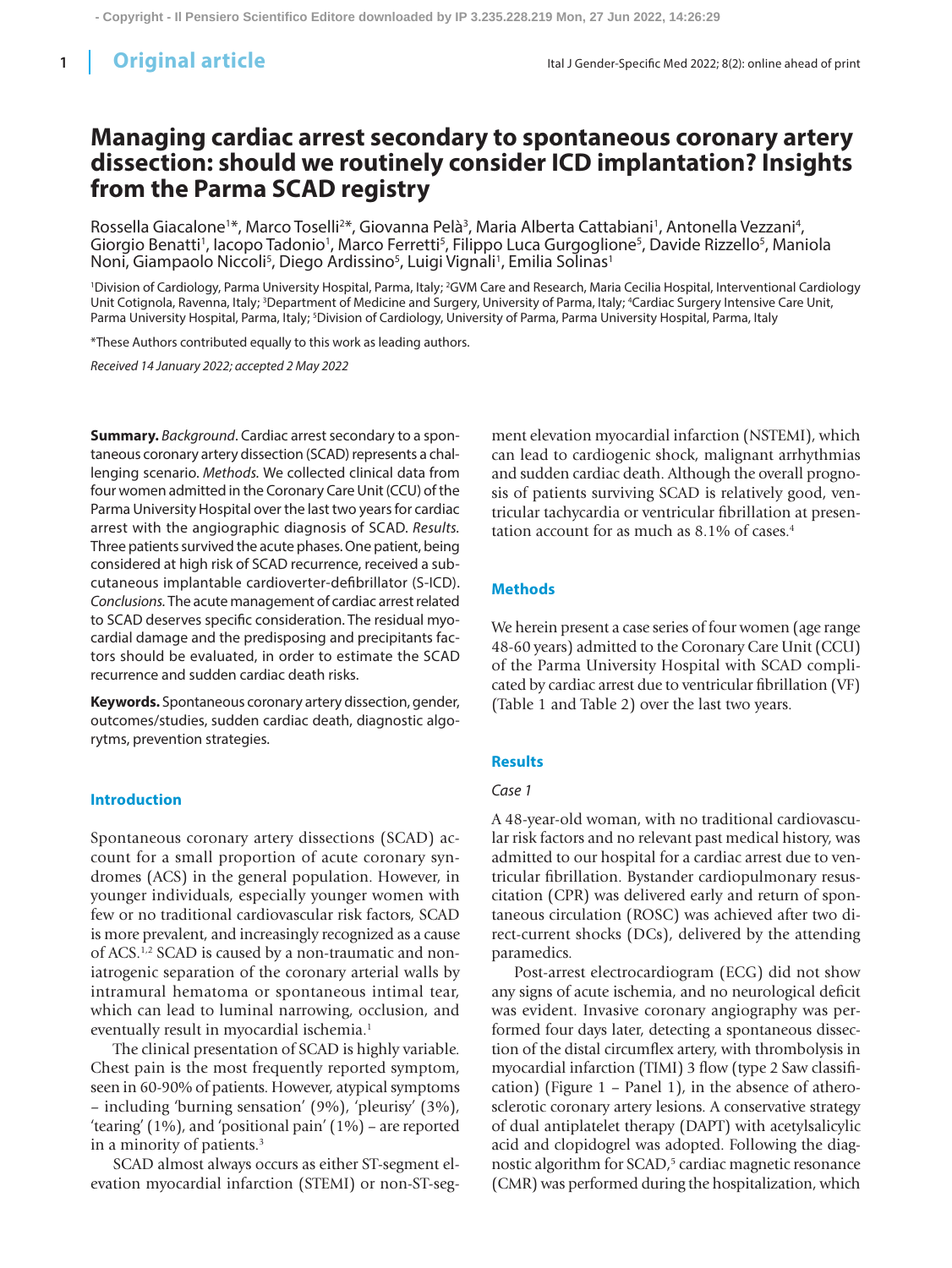| <b>Table 1.</b> SCAD clinical and angiographic features |           |                                 |                                        |                             |                     |                                             |                                   |                |
|---------------------------------------------------------|-----------|---------------------------------|----------------------------------------|-----------------------------|---------------------|---------------------------------------------|-----------------------------------|----------------|
|                                                         | Age (yrs) | <b>ECG</b><br>post CA           | <b>Time to</b><br>angiogram<br>(hours) | <b>Involved</b><br>coronary | <b>SCAD</b><br>type | <b>TIMI flow</b><br>(distal to<br>the SCAD) | <b>Conservative</b><br>management | <b>Outcome</b> |
| Case 1                                                  | 48        | No ischemic<br>changes          | 96                                     | <b>LCX</b><br>distal        | $\overline{2}$      | 3                                           | Yes                               | Survived       |
| Case 2                                                  | 60        | Inferior ST<br>elevation        | $\overline{2}$                         | <b>LCX</b><br>distal        | $\overline{2}$      | $\overline{2}$                              | Yes                               | Survived       |
| Case 3                                                  | 53        | No ischemic<br>changes          | 36                                     | LAD<br>mid                  | $\overline{4}$      |                                             | Yes                               | Survived       |
| Case 4                                                  | 57        | <b>Anterior ST</b><br>elevation | 3                                      | LAD<br>mid                  | $\overline{2}$      | $\overline{2}$                              | Yes                               | <b>Died</b>    |

SCAD: spontaneous coronary artery dissection, ECG: electrocardiogram, CA: cardiac arrest; TIMI: thrombolysis in myocardial infarction, LCX: left circumflex artery, LAD: left anterior descending artery.

|        | <b>DAPT</b><br>$(C + A)$ | <b>CMR</b>               | Angio-CT                             | <b>Fibromuscular</b><br>dysplasia | <b>ICD</b><br>implantation | Follow-up                |
|--------|--------------------------|--------------------------|--------------------------------------|-----------------------------------|----------------------------|--------------------------|
| Case 1 | yes                      | Posterior wall<br>SE-DE  | <b>Dissecting</b><br>aneurysm of RVA | Yes                               | Yes                        | Unremarkable             |
| Case 2 | yes                      | Posterior wall<br>SE-DE  | Normal                               | <b>No</b>                         | <b>No</b>                  | Unremarkable             |
| Case 3 | yes                      | Anterior wall<br>TM-DE   | Normal                               | <b>No</b>                         | <b>No</b>                  | Unremarkable             |
| Case 4 |                          | $\overline{\phantom{a}}$ | $\overline{\phantom{0}}$             | $\overline{\phantom{0}}$          | -                          | $\overline{\phantom{0}}$ |

**Table 2.** SCAD therapy, predisposing recurrence factors, sudden cardiac death prevention and follow-up

SCAD: spontaneous coronary artery dissection, DAPT: dual antiplatelet therapy, C: clopidogrel, A: acetylsalicylic acid, CMR: cardiac magnetic resonance, CT: computed tomography, ICD: implantable cardiac defibrillator, SE: sub-endocardial, DE: delay enhancement, RVA: right vertebral artery, TM: trans-mural.

revealed a hyper intense signal in the T2w/STIR sequences, consistent with edema in the inferolateral wall, associated with subendocardial late gadolinium enhancement in the same region. Given the possible association of SCAD with fibromuscular dysplasia (FMD), a whole body vascular computed tomography (CT) angiography was also performed, which revealed a dissecting aneurysm of the right vertebral artery. In consideration of the initial presentation with VF, combined with the evidence of extra coronary arteriopathy, the patient was deemed at high risk of SCAD recurrence and, following a team discussion, the consensus was to implant a subcutaneous cardioverter-defibrillator (S-ICD), for the secondary prevention of sudden cardiac death (SCD). No recurrent cardiovascular events were reported at a 1-year follow-up.

#### *Case 2*

A 60-year-old woman, with no cardiovascular risk factors and no prior medical history, developed chest pain and nausea at rest, followed by a cardiac arrest. By-stander CPR was commenced, and paramedics confirmed VF and restored ROSC following four DCs. The ECG showed inferior ST elevation, so endo-tracheal intubation (ETI) was performed, and the patient was transported to our hospital. An emergency coronary angiography revealed a slight narrowing of the distal circumflex artery, suspicious for a type 2 SCAD (Figure 1 – Panel 2a). Due to the small caliber of the involved segment and the high risk of percutaneous coronary intervention (PCI) in SCAD, a conservative approach was adopted. DAPT was initiated and, after clinical stabilization, the patient was rapidly extubated. A CMR revealed thinning and hypokinesia of the posterior left ventricular wall, associated with subendocardial edema and delayed enhancement (<50% of wall thickness). Contrast CT angiography revealed no abnormalities of the extra coronary vascular beds. At the 6- and 12-month follow-up the patient was asymptomatic, with no disease recurrence.

# *Case 3*

A 53-year-old woman with hypertension, but no other relevant comorbidities, developed cardiac arrest second-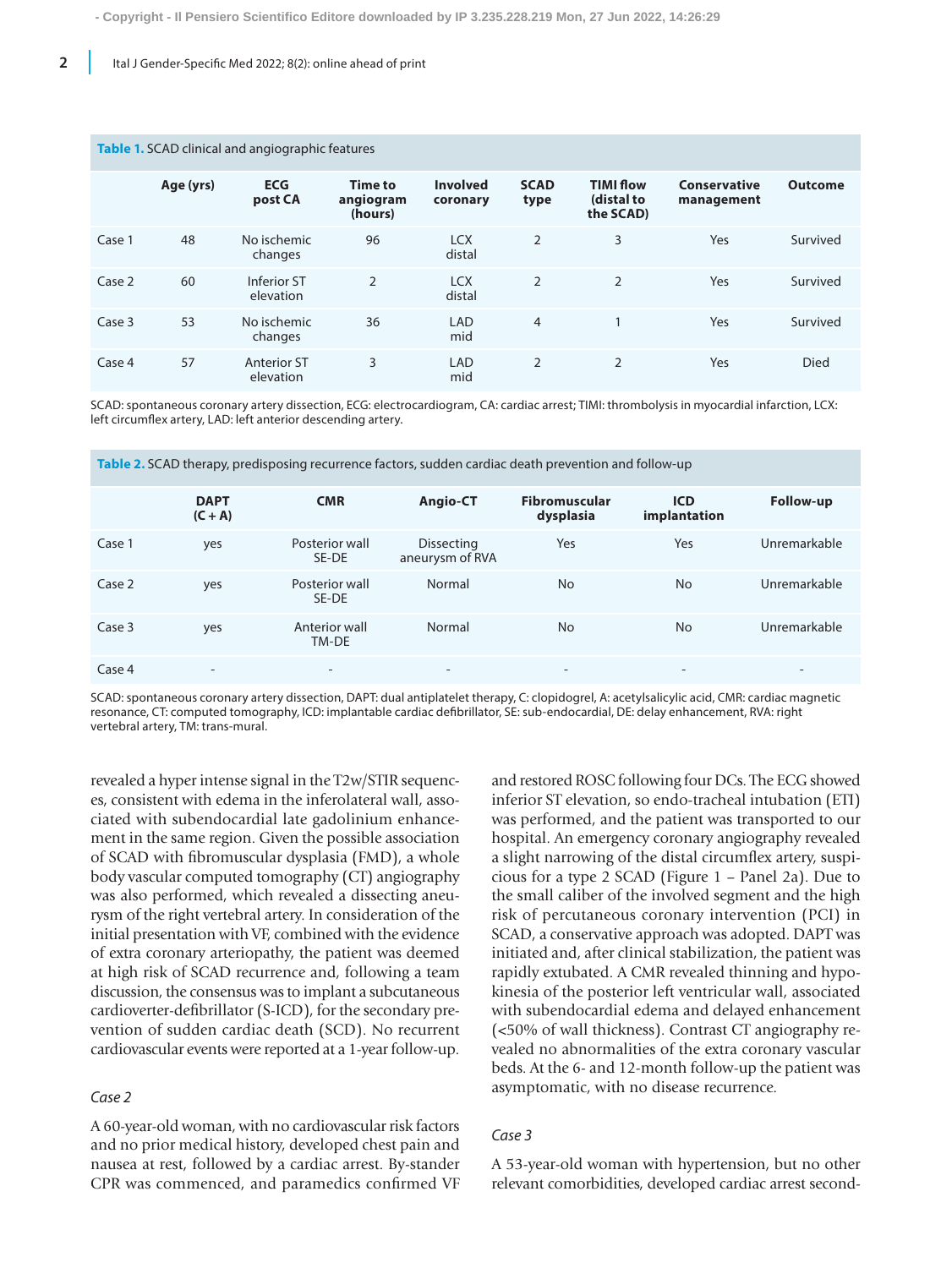

**Figure 1.** *Panel 1.* CASE 1. A: coronary angiogram right-caudal view: diameter mismatch in the distal left circumflex coronary artery, suspected for type 2 SCAD (red circle) and B no lesions in the right coronary artery. C: cardiac MRI showing subendocardial edema in the inferolateral left ventricular wall on T2 STIR sequences (red arrow). D: cervical angio-CT showing a dissecting aneurysm of the right vertebral artery (red arrow). *Panel 2*. A: CASE 2 coronary angiogram showing type 2 SCAD (red circle) or first obtuse marginal branch. B: CASE 3 coronary angiogram, showing narrowing and total occlusion of distal left anterior descending (LAD) artery (type 4 SCAD). C: computed tomography coronary angiography from the same patient confirming distal LAD dissection (red arrow) and D cardiac MRI showing transmural late gadolinium enhancement of the apical left ventricular (red arrow).

ary to VF, while sitting at her office desk. Resuscitation was rapidly initiated by trained colleagues, with successful ROSC achieved after 6 minutes of CPR and a single DCs. Glasgow Coma Score remained 7 and ETI was performed. The patient was admitted to the Intensive Care Unit, where a head CT scan ruled out acute injuries. The following day, she developed ischemic ECG changes associated with apical dyskinesia. An emergency coronary angiography showed a mid-segment left anterior descending artery lesion suspicious of SCAD, which resulted in a total occlusion of the apical recurrent branch (type 4 SCAD) (Figure 1 – Panel 2 b, c, d). A CT angiography did not show any other vascular abnormality, and confirmed the angiographic findings of coronary dissection. A CMR showed apical transmural delayed enhancement with aneurysmal remodeling. After 13 days, the patient was discharged on DAPT and at the 6- and 12-month followup she was asymptomatic, with no recurrences.

# *Case 4*

A 57-year-old woman with no traditional cardiovascular risk factors and no prior medical history experienced an out-of-hospital cardiac arrest. Bystander CPR was started and multiple DCs were required to treat refractory VF. An automatic chest compression system was applied and ETI was performed; the patient was transferred to the Intensive Care Unit, where the ECG showed anterior ST-segment elevation. An emergency coronary angiography showed tortuous coronary anatomy with a type 2 SCAD affecting the mid left anterior descending artery (Figure 2). Given the preserved distal coronary flow (TIMI 2) and considering the unfavorable anatomy and the absence of hemodynamic or electrical instability, a non-invasive strategy was chosen. In the following days, the patient remained hemodynamically stable, however significant post-anoxic neurological damages developed, due to the prolonged resuscitation period. After a few days, cerebral death was declared.

# **Discussion**

SCAD represents an important cause of myocardial infarction in younger individuals with few or no traditional cardiovascular risk factors, especially women. The recognition of this condition has been more frequent in recent years, due to the increased awareness of physicians and interventional cardiologists, the advancements of invasive and non-invasive imaging technologies, and the increased sensitivity of troponin essays. Reported prevalence accounts for less than 1% of all-comers ACS cases, according to recently published registries, which excluded atherosclerotic-related dissections.<sup>6</sup> However, the true prevalence remains unclear, due to potential under- or missed diagnosis.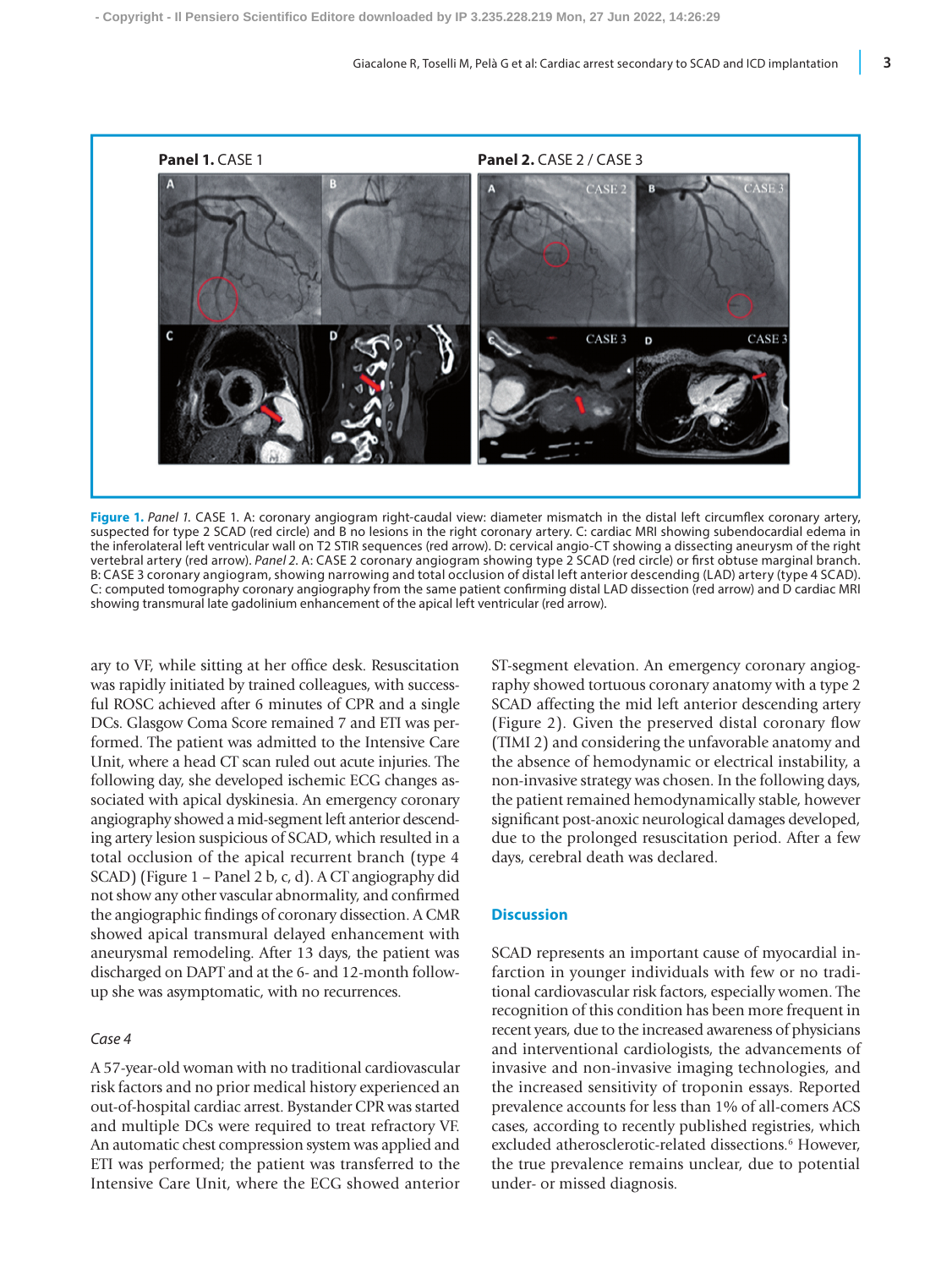

**Figure 2.** CASE 4. A, B, C, D: multiple views of coronary angiogram showing type 2 SCAD (red circle) of mid left anterior discending coronary artery.

The epidemiology of the disease is characterized by a strong female predominance, which is believed to depend on hormonal influences. This correlation is supported by the increased incidence observed during pregnancy.7 Furthermore, SCAD is frequently associated with various arteriopathies, of which FMD – a non-atherosclerotic non-inflammatory disorder that involves multiple arterial beds – is the commonest. Long-term survival for patients surviving SCAD is up to 92% at a 10 years follow-up, with recurrence of SCAD occurring in 29.4% of the subjects.<sup>8</sup> However, several studies have demonstrated a significant rate of major cardiovascular events at follow-up (47% at 10 years).

# *Acute management of the cardiac arrest related to SCAD*

The management of SCAD-related cardiac arrest deserves specific consideration, due to the dramatic presentation and the need for secondary SCD prevention (Figure 3A).

In a recent study, analyzing a nationwide database of patients hospitalized for acute myocardial infarction, SCAD was complicated by cardiac arrest in 4.3% of cases. It occurred almost three times more frequently than non-SCAD ACS.<sup>9</sup> Our case series illustrates the importance of prompt resuscitation maneuvers and early defibrillation. If stable ROSC cannot be achieved, the activation of a mechanical circulatory support (MCS) team should be considered.

Guidelines emphasize the usefulness of an early coronary angiography strategy in establishing the diagnosis and evaluating the need for an interventional approach.<sup>10</sup> In the presence of ambiguous angiographic findings, intracoronary imaging (intravascular ultrasound – IVUS and optical coherence tomography – OCT) can help clarify the underlying disease process.<sup>11</sup> It is worth noting that SCAD usually heals spontaneously within a few months.<sup>12</sup>

Revascularization procedures in patients with SCAD are very challenging, and PCI is associated with a high rate of failure and coronary complications.13,14 Therefore, the decision should be individualized and, in stable conditions, a conservative management should be prioritized. However, patients with SCAD involving left main or proximal coronary segments – especially with type-4 SCAD (total occlusion) or with a TIMI flow 0/1 below the lesion, or with electrical/hemodynamic instability or recurrent ischemia – may benefit from PCI.<sup>1,15</sup>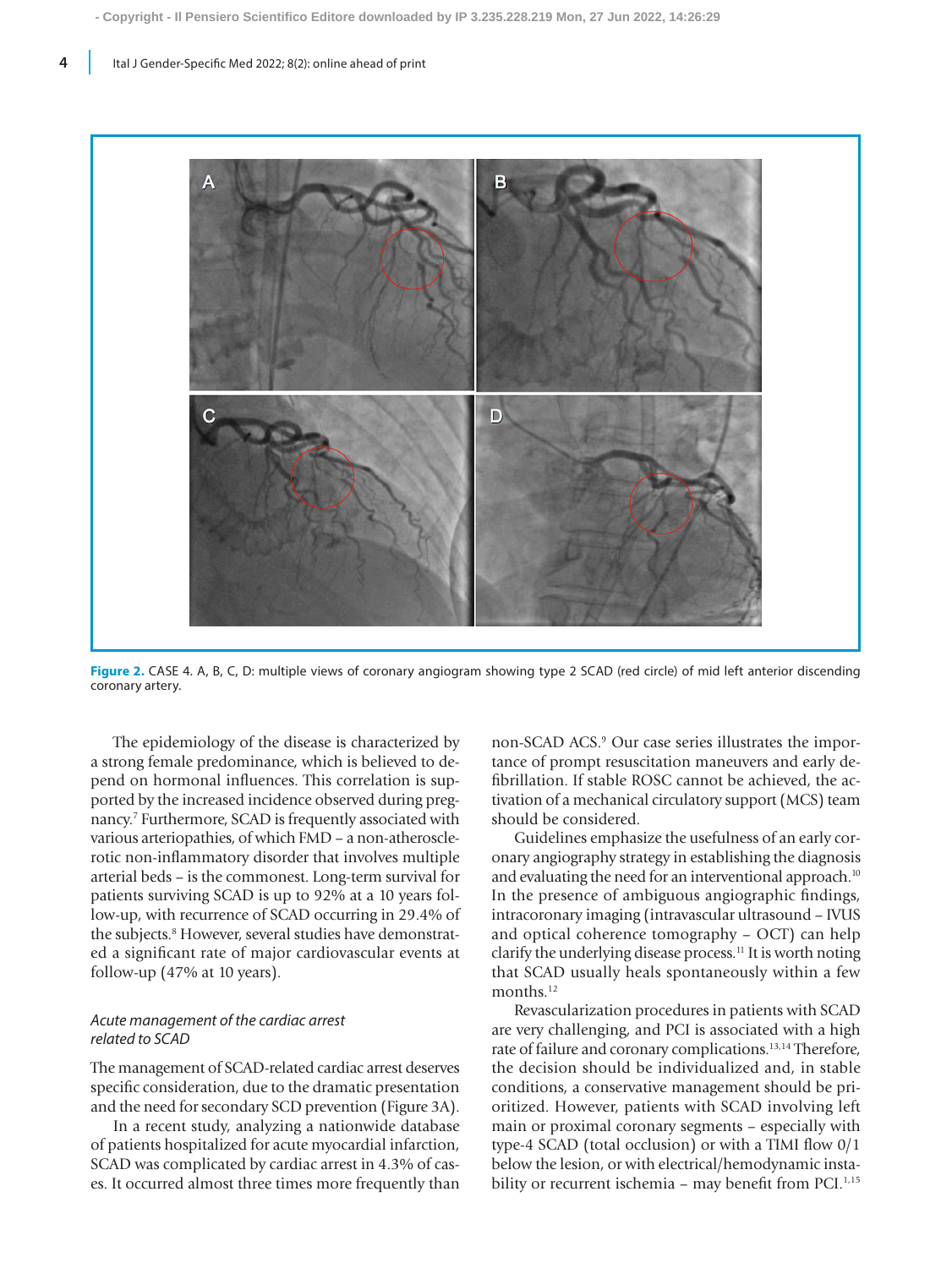

**Figure 3A.** Acute management of cardiac arrest related to SCAD.

Revascularization strategies are not standardized in these settings, and different approaches have been proposed, including plain old balloon angioplasty (POBA), direct stenting or the use of a cutting balloon to facilitate dissipation of the intramural hematoma.<sup>16</sup>

On the basis of the scientific evidence and the suggestions derived from the position papers issued by the leading scientific societies, we decided to design an algorithm that can guide the clinician in the choice of the most appropriate operative strategy in the case of SCA with elevated suspicion of SCAD (Figure 3A). This suspicion must be included when the SCA affects a young woman, without a history of heart disease, in pregnancy or in the peripartum period, or a young subject with a history of autoimmune disease. After performing the resuscitation maneuvers according to advanced cardiovascular life support (ACLS) and obtaining a stable ROSC, we recommend proceeding with an emergency coronary angiography, even in the absence of clear signs of ischemia on the post-arrest ECG. In the hemodynamic laboratories equipped with intracoronary imaging methods (IVUS - OCT) – and in the presence of sufficiently experienced operators – we suggest their routine use, in order to improve diagnostic accuracy. In more complex cases, with refractory arrhythmias or hemodynamic instability, early intervention by MCS team should be considered, and the use of circulus support, such as intra-aortic balloon pump (IABP), Impella or extracorporeal membrane oxygenation (ECMO) should be implemented to support an interventional strategy such as PCI or coronary artery bypass graft surgery (CABG).

# *Evaluating the risk of SCAD recurrence and sudden cardiac death*

The management of SCAD patients complicated by malignant ventricular arrhythmias and cardiac arrest is challenging. The risk-benefit ratio of ICD implantation in these patients remain uncertain.<sup>17</sup> Current guidelines support ICD therapy for the secondary prevention of sudden cardiac death only in the absence of reversible causes and for primary prevention in patients with severely impaired left ventricular ejection fraction (LVEF).<sup>18,19</sup> Evaluation of scar burden with CMR can help stratify the global arrhythmic risk, especially since an extensive myocardial scar with a residual impaired LVEF increases the risk of future arrhythmic events (Figure 3B).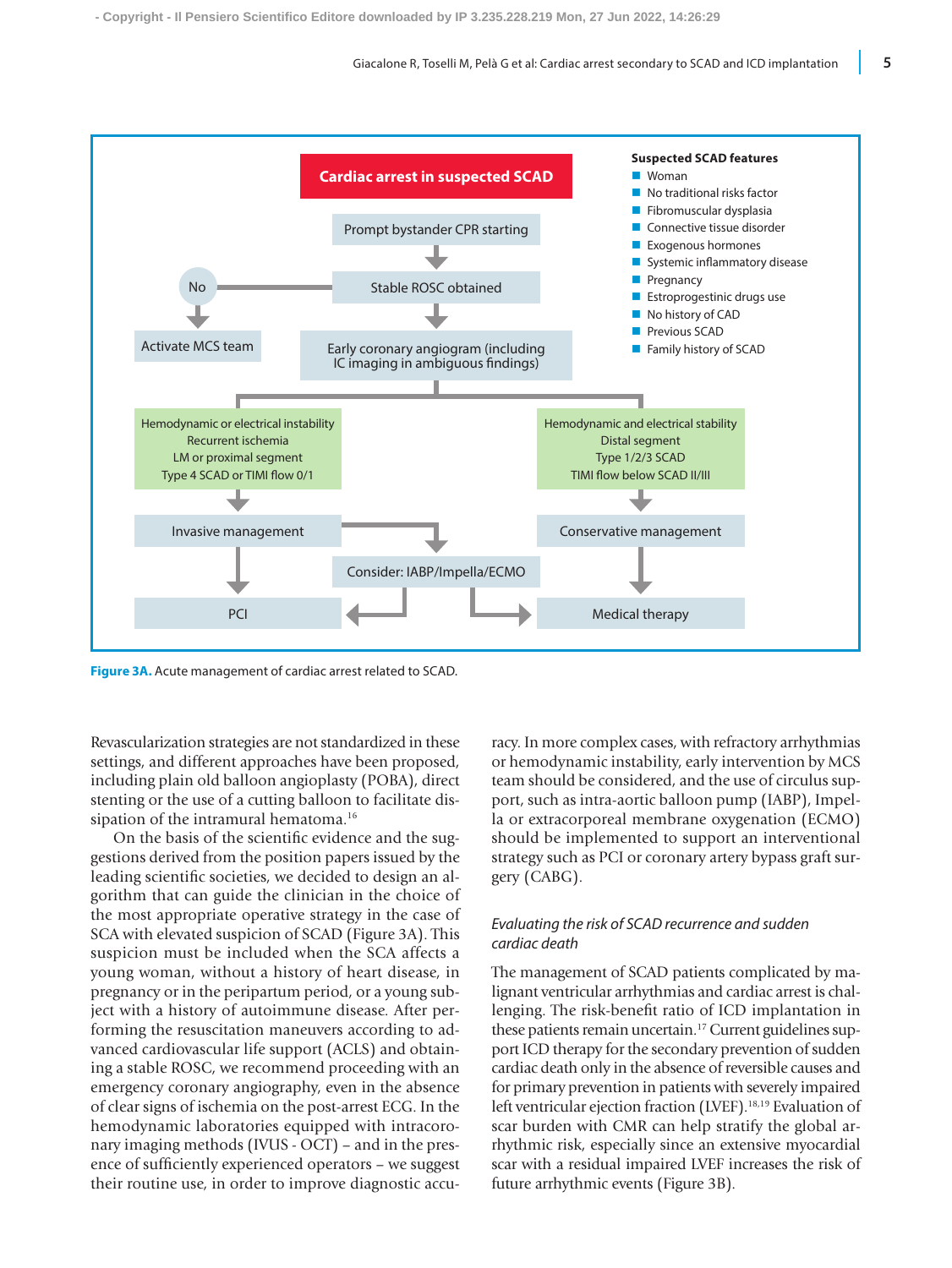

**Figure 3B.** Evaluating risk of SCAD recurrence and sudden cardiac death.

SCAD lesions usually heal spontaneously and LVEF is often preserved in this population, or recovers shortly after the acute event. However, in light of the high SCAD recurrence rate and the relatively young age at presentation, it is reasonable to make further considerations.

Looking at the published registries, it appears that SCAD patients are more likely to suffer from ventricular arrhythmia or sudden cardiac death than non-SCAD MI patients. In addition, a recent observational study reported that 12.3% of all 30-day readmissions after SCAD were due to arrhythmias.<sup>9</sup> The decision to implant an ICD is not without risks. In this regard, opting for a S-ICD can be a reasonable choice, due to the equal efficacy and lower complications rate compared to the traditional devices.<sup>20</sup> In our series, only one patient underwent S-ICD implantation, and the decision was mainly driven by the finding of underlying arteriopathy affecting other vascular territories, suggesting a potentially higher rate of SCAD recurrence.

For this particular subset of patients, we propose an algorithm that combines predisposing factors and myocardial injury quantification data (Figure 3B), that could be useful for the estimate of the risk of malignant arrhythmias, as well as the risk of recurrence of SCAD, but which needs to be validated in larger case studies.

All patients surviving SDA due to ventricular tachyarrhythmias should undergo a transthoracic echocardiogram for the LVEF estimation and a CMR for scar research and its quantification. To improve the risk of sudden cardiac death recurrence prediction, we recommend the routine use of CT angiography or vascular MRI angiography of the cerebral and abdominal district, to search for any predisposing arteriopathies (e.g., FMD).<sup>21,22</sup> Furthermore, a careful medical history, the possibility of psychological counseling and specific follow-up programs should be implemented for these patients, in order to identify other predisposing factors. Through these instruments, it is possible to trace a population with a higher risk of arrhythmic relapse and in whom the choice of protection from sudden death with an ICD may be appropriate. The characteristics we have traced are a low LVEF at presentation which does not improve before discharge, an extensive ischemic damage evidenced by extensive myocardial scar, the presence of predisposing arterial disease and the absence of trigger-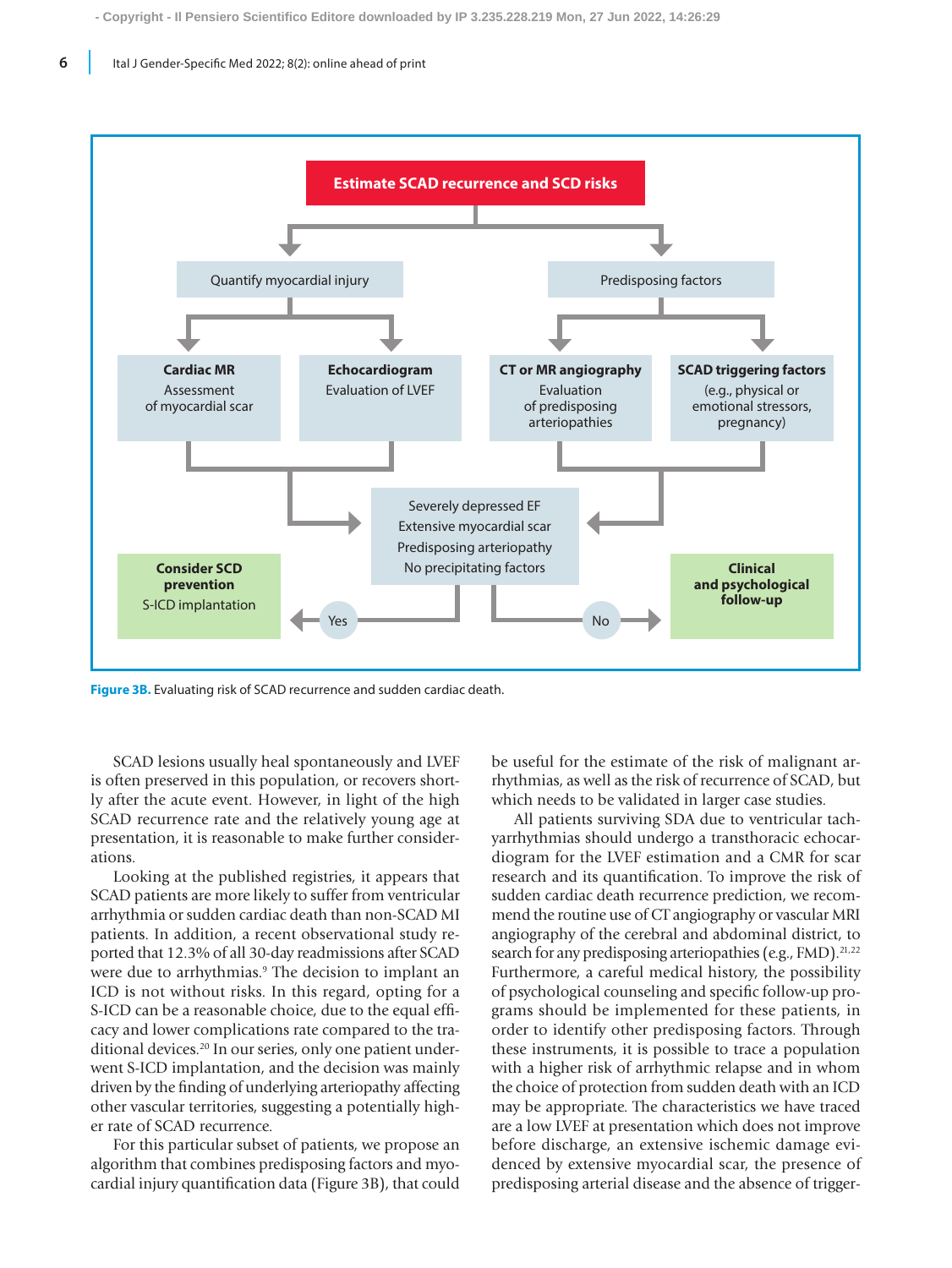ing factors. In the presence of one or more of these characteristics, the patient should be evaluated by a multidisciplinary team involving an electrophysiologist for the implantation of an ICD. Where technically possible, a subcutaneous device (s-ICD) should be preferred, due to the less invasiveness of the surgery and the lower rate of complications. This choice is also clinically supported, given the few arrhythmic relapses in these patients over the course of their life, for which infrequent interventions on the part of the device are expected.

# **Conclusions**

In conclusion, the evidence on the management of SCAD patients presenting with aborted sudden cardiac death is still scarce, and the risk-benefit ratio of ICD therapy in these patients is debatable, especially in patients with evidence of extra-coronary vascular abnormalities. More studies and data from observational registries and clinical trials are needed, because only a constant and larger effort by the scientific community could expand our knowledge and support the best clinical practice on this relatively rare, but potentially malignant pathology. The development and validation of a novel risk score in this particular population could be very useful tool in the clinical decision of ICD implantation.

#### **References**

- 1. Saw J, Mancini GBJ, Humphries KH. Contemporary review on spontaneous coronary artery dissection. J Am Coll Cardiol. 2016;68(3):297-312.
- 2. Tweet MS, Gulati R, Hayes SN. Spontaneous coronary artery dissection. Curr Cardiol Rep. 2016;18(7):60.
- 3. Luong C, Starovoytov A, Heydari M, Sedlak T, Aymong E, Saw J. Clinical presentation of patients with spontaneous coronary artery dissection. Cathet Cardiovasc Intervent. 2017;89(7):1149-54.
- 4. Saw J, Starovoytov A, Humphries K, Sheth T, So D, Minhas K et al. Canadian spontaneous coronary artery dissection cohort study: in-hospital and 30-day outcomes. Eur Heart J. 2019;40(15):1188-97.
- 5. Basso C, Aguilera B, Banner J, Cohle S, d'Amati G, de Gouveia RH et al. Guidelines for autopsy investigation of sudden cardiac death: 2017 update from the Association for European Cardiovascular Pathology. Virchows Arch. 2017;471(6):691-705.
- 6. Nakashima T, Noguchi T, Haruta S, Yamamoto Y, Oshima S, Nakao K et al. Prognostic impact of spontaneous coronary artery dissection in young female patients with acute myocardial infarction: a report from the Angina pectoris-myocardial infarction multicenter investigators in Japan. Int J Cardiol. 2016;207:341-8.
- 7. Tweet MS, Lewey J, Smilowitz NR, Rose CH, Best PJM. Pregnancy-associated myocardial infarction: prevalence, causes,

#### **Abbreviations**

| <b>ACLS</b>  | advanced cardiovascular life support                |
|--------------|-----------------------------------------------------|
| ACS          | acute coronary syndrome                             |
| CABG         | coronary artery bypass graft surgery                |
| CAD          | coronary artery dissection                          |
| CCU          | coronary care unit                                  |
| <b>CMR</b>   | cardiac magnetic resonance                          |
| <b>CPR</b>   | cardiopulmonary resuscitation                       |
| <b>CT</b>    | computed tomography                                 |
| <b>DAPT</b>  | dual antiplatelet therapy                           |
| DCs          | direct-current shocks                               |
| <b>FCG</b>   | electrocardiogram                                   |
| <b>FCMO</b>  | extracorporeal membrane oxygenation                 |
| EF           | ejection fraction                                   |
| FTI          | endo-tracheal intubation                            |
| <b>FMD</b>   | fibromuscular dysplasia                             |
| <b>IARP</b>  | intra-aortic balloon pump                           |
| <b>IVUS</b>  | intravascular ultrasound                            |
| LVEF         | left ventricular ejection fraction                  |
| <b>MCS</b>   | mechanical circulatory support                      |
| <b>MR</b>    | magnetic resonance                                  |
| OCT          | optical coherence tomography                        |
| PCI          | percutaneous coronary intervention                  |
| <b>POBA</b>  | plain old balloon angioplasty                       |
| <b>ROSC</b>  | return of spontaneous circulation                   |
| <b>SCAD</b>  | spontaneous coronary artery dissection              |
| SCD          | sudden cardiac death                                |
| SCA          | sudden cardiac arrest                               |
| $S-ICD$      | subcutaneous implantable cardioverter-defibrillator |
| <b>STEMI</b> | ST-segment elevation myocardial infarction          |
| <b>TIMI</b>  | thrombolysis in myocardial infarction               |
| VF           | ventricular fibrillation                            |
|              |                                                     |

#### **Key messages**

- $\blacksquare$  SCAD appears to be more common in females, with few or no traditional cardiovascular risk factors, compared to males.
- SCAD in most cases occurs as acute coronary syndrome (STEMI or NSTEMI), more rarely as cardiac arrest due to malignant ventricular arrhythmias.
- $\blacksquare$  An algorithm can guide the clinician in the choice of the most appropriate operative strategy in the case of SDA with elevated suspicion of SCAD: prompt resuscitation maneuvers, early defibrillation, early coronary angiography strategy, intracoronary imaging and interventional approach if suitable.
- $\blacksquare$  The risk-benefit ratio of ICD implantation in these patients remain uncertain and evaluation of scar burden with CMR can help stratify the global arrhythmic risk.
- $\blacksquare$  An algorithm that combines predisposing factors like FMD and myocardial injury quantification data could be useful for the estimate of the risk of malignant arrhythmias, as well as the risk of recurrence of SCAD, but needs to be validated in larger case studies.